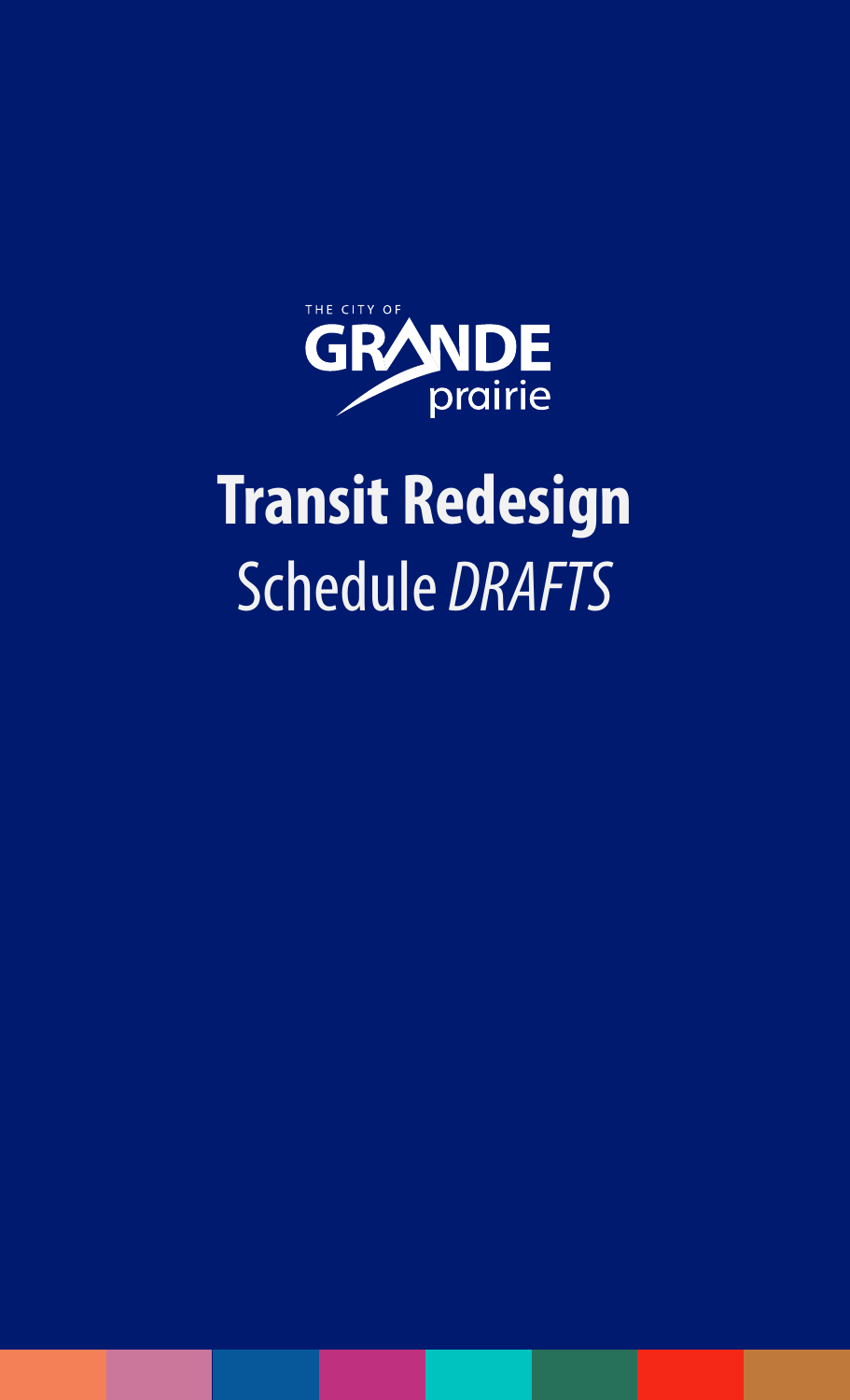

### **Transit Redesign |** Route A Schedule *DRAFT*

| Route A   Weekday Route |                           |                                              |                 |                    |                     |                                    |             |            |
|-------------------------|---------------------------|----------------------------------------------|-----------------|--------------------|---------------------|------------------------------------|-------------|------------|
| <b>TCM</b>              | 84 Ave &<br><b>Poplar</b> | 84 Ave &<br><b>Mission</b><br><b>Heights</b> | <b>EASTLINK</b> | 116 St & 84<br>Ave | 116 St & 104<br>Ave | <b>Regional</b><br><b>Hospital</b> | <b>GPRC</b> | <b>TCM</b> |
| $\overline{a}$          | $\overline{\phantom{a}}$  | ÷                                            | 614             | 624                | 630                 | 639                                | 642         | 700        |
| 700                     | 705                       | 707                                          | 714             | 724                | 730                 | 739                                | 742         | 800        |
| 800                     | 805                       | 807                                          | 814             | 824                | 830                 | 839                                | 842         | 900        |
| 900                     | 905                       | 907                                          | 914             | 924                | 930                 | 939                                | 942         | 1000       |
| 1000                    | 1005                      | 1007                                         | 1014            | 1024               | 1030                | 1039                               | 1042        | 1100       |
| 1100                    | 1105                      | 1107                                         | 1114            | 1124               | 1130                | 1139                               | 1142        | 1200       |
| 1200                    | 1205                      | 1207                                         | 1214            | 1224               | 1230                | 1239                               | 1242        | 1300       |
| 1300                    | 1305                      | 1307                                         | 1314            | 1324               | 1330                | 1339                               | 1342        | 1400       |
| 1400                    | 1405                      | 1407                                         | 1414            | 1424               | 1430                | 1439                               | 1442        | 1500       |
| 1500                    | 1505                      | 1507                                         | 1514            | 1524               | 1530                | 1539                               | 1542        | 1600       |
| 1600                    | 1605                      | 1607                                         | 1614            | 1624               | 1630                | 1639                               | 1642        | 1700       |
| 1700                    | 1705                      | 1707                                         | 1714            | 1724               | 1730                | 1739                               | 1742        | 1800       |
| 1800                    | 1805                      | 1807                                         | 1814            | 1824               | 1830                | 1839                               | 1842        | 1900       |
| 1900                    | 1905                      | 1907                                         | 1914            | 1924               | 1930                | 1939                               | 1942        | 2000       |
| 2000                    | 2005                      | 2007                                         | 2014            | 2024               | 2030                | 2039                               | 2042        | 2100       |
| 2100                    | 2105                      | 2107                                         | 2114            | 2124               | 2130                | 2139                               | 2142        | 2200       |

|            | Route A   Saturday Route             |                                              |                 |                    |                     |                                    |             |            |
|------------|--------------------------------------|----------------------------------------------|-----------------|--------------------|---------------------|------------------------------------|-------------|------------|
| <b>TCM</b> | <b>84 Ave &amp;</b><br><b>Poplar</b> | 84 Ave &<br><b>Mission</b><br><b>Heights</b> | <b>EASTLINK</b> | 116 St & 84<br>Ave | 116 St & 104<br>Ave | <b>Regional</b><br><b>Hospital</b> | <b>GPRC</b> | <b>TCM</b> |
| 800        | 805                                  | 807                                          | 814             | 824                | 830                 | 839                                | 842         | 900        |
| 900        | 905                                  | 907                                          | 914             | 924                | 930                 | 939                                | 942         | 1000       |
| 1000       | 1005                                 | 1007                                         | 1014            | 1024               | 1030                | 1039                               | 1042        | 1100       |
| 1100       | 1105                                 | 1107                                         | 1114            | 1124               | 1130                | 1139                               | 1142        | 1200       |
| 1200       | 1205                                 | 1207                                         | 1214            | 1224               | 1230                | 1239                               | 1242        | 1300       |
| 1300       | 1305                                 | 1307                                         | 1314            | 1324               | 1330                | 1339                               | 1342        | 1400       |
| 1400       | 1405                                 | 1407                                         | 1414            | 1424               | 1430                | 1439                               | 1442        | 1500       |
| 1500       | 1505                                 | 1507                                         | 1514            | 1524               | 1530                | 1539                               | 1542        | 1600       |
| 1600       | 1605                                 | 1607                                         | 1614            | 1624               | 1630                | 1639                               | 1642        | 1700       |
| 1700       | 1705                                 | 1707                                         | 1714            | 1724               | 1730                | 1739                               | 1742        | 1800       |
| 1800       | 1805                                 | 1807                                         | 1814            | 1824               | 1830                | 1839                               | 1842        | 1900       |
| 1900       | 1905                                 | 1907                                         | 1914            | 1924               | 1930                | 1939                               | 1942        | 2000       |
| 2000       | 2005                                 | 2007                                         | 2014            | 2024               | 2030                | 2039                               | 2042        | 2100       |
| 2100       | 2105                                 | 2107                                         | 2114            | 2124               | 2130                | 2139                               | 2142        | 2200       |

|            | <b>Route A   Sunday Route</b> |                                              |                 |                    |                     |                             |             |            |
|------------|-------------------------------|----------------------------------------------|-----------------|--------------------|---------------------|-----------------------------|-------------|------------|
| <b>TCM</b> | 84 Ave &<br><b>Poplar</b>     | 84 Ave &<br><b>Mission</b><br><b>Heights</b> | <b>EASTLINK</b> | 116 St & 84<br>Ave | 116 St & 104<br>Ave | Regional<br><b>Hospital</b> | <b>GPRC</b> | <b>TCM</b> |
| 900        | 905                           | 907                                          | 914             | 924                | 930                 | 939                         | 942         | 1000       |
| 1000       | 1005                          | 1007                                         | 1014            | 1024               | 1030                | 1039                        | 1042        | 1100       |
| 1100       | 1105                          | 1107                                         | 1114            | 1124               | 1130                | 1139                        | 1142        | 1200       |
| 1200       | 1205                          | 1207                                         | 1214            | 1224               | 1230                | 1239                        | 1242        | 1300       |
| 1300       | 1305                          | 1307                                         | 1314            | 1324               | 1330                | 1339                        | 1342        | 1400       |
| 1400       | 1405                          | 1407                                         | 1414            | 1424               | 1430                | 1439                        | 1442        | 1500       |
| 1500       | 1505                          | 1507                                         | 1514            | 1524               | 1530                | 1539                        | 1542        | 1600       |
| 1600       | 1605                          | 1607                                         | 1614            | 1624               | 1630                | 1639                        | 1642        | 1700       |
| 1700       | 1705                          | 1707                                         | 1714            | 1724               | 1730                | 1739                        | 1742        | 1800       |
| 1800       | 1805                          | 1807                                         | 1814            | 1824               | 1830                | 1839                        | 1842        | 1900       |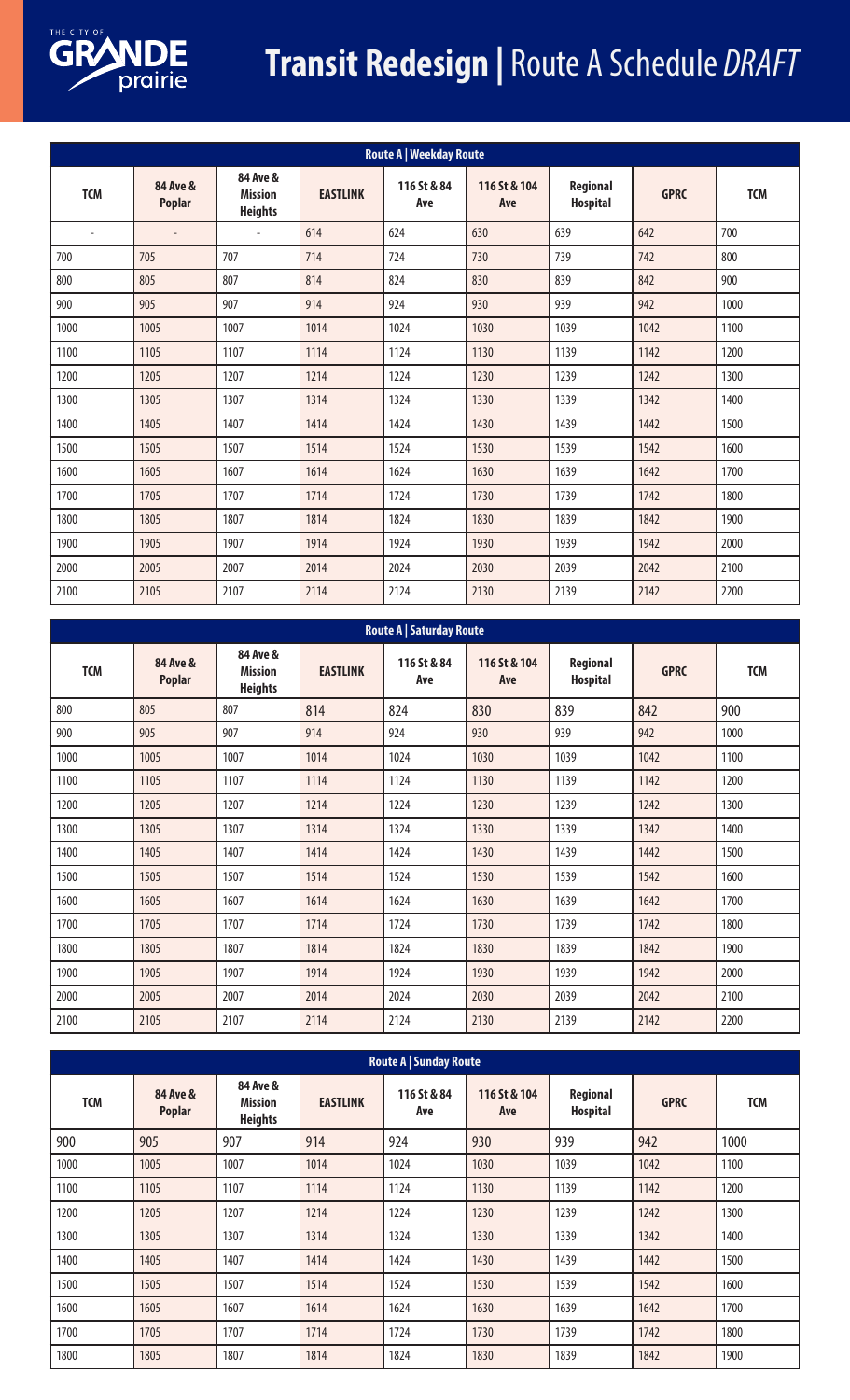

|            | Route B   Weekday Route       |                                                            |      |            |  |  |  |  |  |
|------------|-------------------------------|------------------------------------------------------------|------|------------|--|--|--|--|--|
| <b>TCM</b> | 100 St &<br><b>Prairie Rd</b> | <b>Prairie Rd</b><br><b>EASTLINK</b><br>& Patterson<br>Dr. |      | <b>TCM</b> |  |  |  |  |  |
| -          | 606                           | 614                                                        | 625  | 630        |  |  |  |  |  |
| 630        | 636                           | 644                                                        | 655  | 700        |  |  |  |  |  |
| 700        | 706                           | 714                                                        | 725  | 730        |  |  |  |  |  |
| 730        | 736                           | 744                                                        | 755  | 800        |  |  |  |  |  |
| 800        | 806                           | 814                                                        | 825  | 830        |  |  |  |  |  |
| 830        | 836                           | 844                                                        | 855  | 900        |  |  |  |  |  |
| 900        | 906                           | 914                                                        | 925  | 930        |  |  |  |  |  |
| 1000       | 1006                          | 1014                                                       | 1025 | 1030       |  |  |  |  |  |
| 1100       | 1106                          | 1114                                                       | 1125 | 1130       |  |  |  |  |  |
| 1200       | 1206                          | 1214                                                       | 1225 | 1230       |  |  |  |  |  |
| 1300       | 1306                          | 1314                                                       | 1325 | 1330       |  |  |  |  |  |
| 1400       | 1406                          | 1414                                                       | 1425 | 1430       |  |  |  |  |  |
| 1500       | 1506                          | 1514                                                       | 1525 | 1530       |  |  |  |  |  |
| 1530       | 1536                          | 1544                                                       | 1555 | 1600       |  |  |  |  |  |
| 1600       | 1606                          | 1614                                                       | 1625 | 1630       |  |  |  |  |  |
| 1630       | 1636                          | 1644                                                       | 1655 | 1700       |  |  |  |  |  |
| 1700       | 1706                          | 1714                                                       | 1725 | 1730       |  |  |  |  |  |
| 1730       | 1736                          | 1744                                                       | 1755 | 1800       |  |  |  |  |  |
| 1800       | 1806                          | 1814                                                       | 1825 | 1830       |  |  |  |  |  |
| 1830       | 1836                          | 1844                                                       | 1855 | 1900       |  |  |  |  |  |
| 1900       | 1906                          | 1914                                                       | 1925 | 1930       |  |  |  |  |  |
| 2000       | 2006                          | 2014                                                       | 2025 | 2030       |  |  |  |  |  |

|            | Route B   Saturday Route      |                 |                                         |            |  |  |  |  |  |
|------------|-------------------------------|-----------------|-----------------------------------------|------------|--|--|--|--|--|
| <b>TCM</b> | 100 St &<br><b>Prairie Rd</b> | <b>EASTLINK</b> | <b>Prairie Rd</b><br>& Patterson<br>Dr. | <b>TCM</b> |  |  |  |  |  |
|            | 806                           | 814             | 825                                     | 830        |  |  |  |  |  |
| 900        | 906                           | 914             | 925                                     | 930        |  |  |  |  |  |
| 1000       | 1006                          | 1014            | 1025                                    | 1030       |  |  |  |  |  |
| 1100       | 1106                          | 1114            | 1125                                    | 1130       |  |  |  |  |  |
| 1200       | 1206                          | 1214            | 1225                                    | 1230       |  |  |  |  |  |
| 1300       | 1306                          | 1314            | 1325                                    | 1330       |  |  |  |  |  |
| 1400       | 1406                          | 1414            | 1425                                    | 1430       |  |  |  |  |  |
| 1500       | 1506                          | 1514            | 1525                                    | 1530       |  |  |  |  |  |
| 1600       | 1606                          | 1614            | 1625                                    | 1630       |  |  |  |  |  |
| 1700       | 1706                          | 1714            | 1725                                    | 1730       |  |  |  |  |  |
| 1800       | 1806                          | 1814            | 1825                                    | 1830       |  |  |  |  |  |
| 1900       | 1906                          | 1914            | 1925                                    | 1930       |  |  |  |  |  |
| 2000       | 2006                          | 2014            | 2025                                    | 2030       |  |  |  |  |  |
| 2100       | 2106                          | 2114            | 2125                                    | 2130       |  |  |  |  |  |
| 2100       | 2106                          | 2114            | 2125                                    | 2130       |  |  |  |  |  |

|            | <b>Route B   Sunday Route</b> |      |                        |      |                                  |            |  |  |  |
|------------|-------------------------------|------|------------------------|------|----------------------------------|------------|--|--|--|
| <b>TCM</b> | 100 St &<br><b>Prairie Rd</b> |      | <b>EASTLINK</b><br>Dr. |      | <b>Prairie Rd</b><br>& Patterson | <b>TCM</b> |  |  |  |
|            | 906                           | 914  | 925                    | 930  |                                  |            |  |  |  |
| 1000       | 1006                          | 1014 | 1025                   | 1030 |                                  |            |  |  |  |
| 1100       | 1106                          | 1114 | 1125                   | 1130 |                                  |            |  |  |  |
| 1200       | 1206                          | 1214 | 1225                   | 1230 |                                  |            |  |  |  |
| 1300       | 1306                          | 1314 | 1325                   | 1330 |                                  |            |  |  |  |
| 1400       | 1406                          | 1414 | 1425                   | 1430 |                                  |            |  |  |  |
| 1500       | 1506                          | 1514 | 1525                   | 1530 |                                  |            |  |  |  |
| 1600       | 1606                          | 1614 | 1625                   | 1630 |                                  |            |  |  |  |
| 1700       | 1706                          | 1714 | 1725                   | 1730 |                                  |            |  |  |  |
| 1800       | 1806                          | 1814 | 1825                   | 1830 |                                  |            |  |  |  |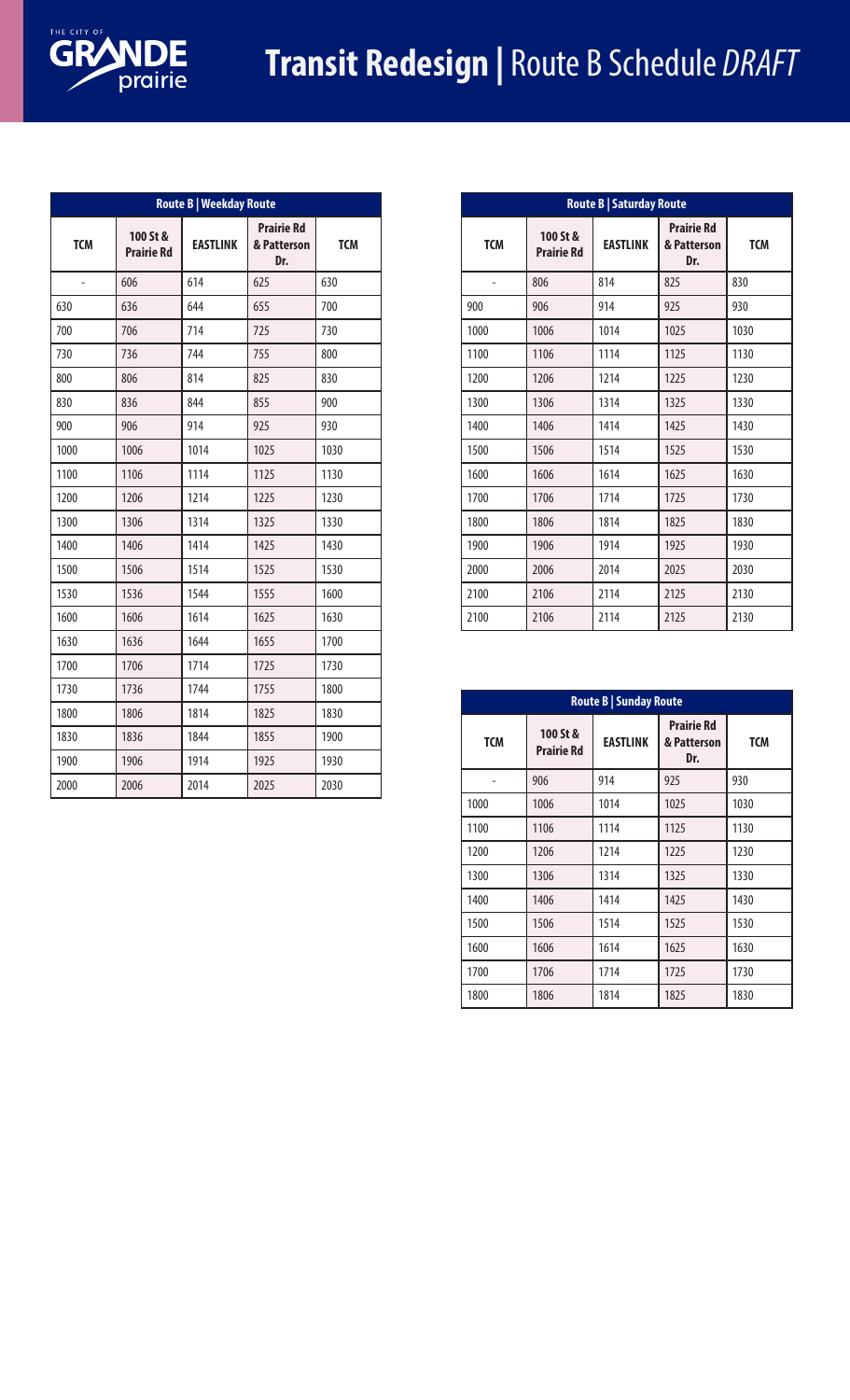

#### **Transit Redesign |** Shoppers' Shuttle Schedule *DRAFT*

|            | <b>Shoppers' Shuttle   Weekday Route</b> |                                |                              |               |            |            |  |  |  |
|------------|------------------------------------------|--------------------------------|------------------------------|---------------|------------|------------|--|--|--|
| <b>TCM</b> | <b>GPRC</b>                              | <b>CANADIAN</b><br><b>TIRE</b> | <b>PEAVEY</b><br><b>MART</b> | <b>COSTCO</b> | <b>KFC</b> | <b>TCM</b> |  |  |  |
| L.         | $\overline{a}$                           | $\overline{a}$                 |                              | 620           | 625        | 630        |  |  |  |
| 630        | 636                                      | 642                            | 646                          | 650           | 655        | 700        |  |  |  |
| 700        | 706                                      | 712                            | 716                          | 720           | 725        | 730        |  |  |  |
| 730        | 736                                      | 742                            | 746                          | 750           | 755        | 800        |  |  |  |
| 800        | 806                                      | 812                            | 816                          | 820           | 825        | 830        |  |  |  |
| 830        | 836                                      | 842                            | 846                          | 850           | 855        | 900        |  |  |  |
| 900        | 906                                      | 912                            | 916                          | 920           | 925        | 930        |  |  |  |
| 930        | 936                                      | 942                            | 946                          | 950           | 955        | 1000       |  |  |  |
| 1000       | 1006                                     | 1012                           | 1016                         | 1020          | 1025       | 1030       |  |  |  |
| 1030       | 1036                                     | 1042                           | 1046                         | 1050          | 1055       | 1100       |  |  |  |
| 1100       | 1106                                     | 1112                           | 1116                         | 1120          | 1125       | 1130       |  |  |  |
| 1130       | 1136                                     | 1142                           | 1146                         | 1150          | 1155       | 1200       |  |  |  |
| 1200       | 1206                                     | 1212                           | 1216                         | 1220          | 1225       | 1230       |  |  |  |
| 1230       | 1236                                     | 1242                           | 1246                         | 1250          | 1255       | 1300       |  |  |  |
| 1300       | 1306                                     | 1312                           | 1316                         | 1320          | 1325       | 1330       |  |  |  |
| 1330       | 1336                                     | 1342                           | 1346                         | 1350          | 1355       | 1400       |  |  |  |
| 1400       | 1406                                     | 1412                           | 1416                         | 1420          | 1425       | 1430       |  |  |  |
| 1430       | 1436                                     | 1442                           | 1446                         | 1450          | 1455       | 1500       |  |  |  |
| 1500       | 1506                                     | 1512                           | 1516                         | 1520          | 1525       | 1530       |  |  |  |
| 1530       | 1536                                     | 1542                           | 1546                         | 1550          | 1555       | 1600       |  |  |  |
| 1600       | 1606                                     | 1612                           | 1616                         | 1620          | 1625       | 1630       |  |  |  |
| 1630       | 1636                                     | 1642                           | 1646                         | 1650          | 1655       | 1700       |  |  |  |
| 1700       | 1706                                     | 1712                           | 1716                         | 1720          | 1725       | 1730       |  |  |  |
| 1730       | 1736                                     | 1742                           | 1746                         | 1750          | 1755       | 1800       |  |  |  |
| 1800       | 1806                                     | 1812                           | 1816                         | 1820          | 1825       | 1830       |  |  |  |
| 1830       | 1836                                     | 1842                           | 1846                         | 1850          | 1855       | 1900       |  |  |  |
| 1900       | 1906                                     | 1912                           | 1916                         | 1920          | 1925       | 1930       |  |  |  |
| 1930       | 1936                                     | 1942                           | 1946                         | 1950          | 1955       | 2000       |  |  |  |
| 2000       | 2006                                     | 2012                           | 2016                         | 2020          | 2025       | 2030       |  |  |  |
| 2030       | 2036                                     | 2042                           | 2046                         | 2050          | 2055       | 2100       |  |  |  |
| 2100       | 2106                                     | 2112                           | 2116                         | 2120          | 2125       | 2130       |  |  |  |

|            | <b>Shoppers' Shuttle   Saturday Route</b> |                                |                              |               |            |            |  |  |  |
|------------|-------------------------------------------|--------------------------------|------------------------------|---------------|------------|------------|--|--|--|
| <b>TCM</b> | <b>GPRC</b>                               | <b>CANADIAN</b><br><b>TIRE</b> | <b>PEAVEY</b><br><b>MART</b> | <b>COSTCO</b> | <b>KFC</b> | <b>TCM</b> |  |  |  |
|            |                                           |                                |                              | 820           | 825        | 830        |  |  |  |
| 830        | 836                                       | 842                            | 846                          | 850           | 855        | 900        |  |  |  |
| 900        | 906                                       | 912                            | 916                          | 920           | 925        | 930        |  |  |  |
| 930        | 936                                       | 942                            | 946                          | 950           | 955        | 1000       |  |  |  |
| 1000       | 1006                                      | 1012                           | 1016                         | 1020          | 1025       | 1030       |  |  |  |
| 1030       | 1036                                      | 1042                           | 1046                         | 1050          | 1055       | 1100       |  |  |  |
| 1100       | 1106                                      | 1112                           | 1116                         | 1120          | 1125       | 1130       |  |  |  |
| 1130       | 1136                                      | 1142                           | 1146                         | 1150          | 1155       | 1200       |  |  |  |
| 1200       | 1206                                      | 1212                           | 1216                         | 1220          | 1225       | 1230       |  |  |  |
| 1230       | 1236                                      | 1242                           | 1246                         | 1250          | 1255       | 1300       |  |  |  |
| 1300       | 1306                                      | 1312                           | 1316                         | 1320          | 1325       | 1330       |  |  |  |
| 1330       | 1336                                      | 1342                           | 1346                         | 1350          | 1355       | 1400       |  |  |  |
| 1400       | 1406                                      | 1412                           | 1416                         | 1420          | 1425       | 1430       |  |  |  |
| 1430       | 1436                                      | 1442                           | 1446                         | 1450          | 1455       | 1500       |  |  |  |
| 1500       | 1506                                      | 1512                           | 1516                         | 1520          | 1525       | 1530       |  |  |  |
| 1530       | 1536                                      | 1542                           | 1546                         | 1550          | 1555       | 1600       |  |  |  |
| 1600       | 1606                                      | 1612                           | 1616                         | 1620          | 1625       | 1630       |  |  |  |
| 1630       | 1636                                      | 1642                           | 1646                         | 1650          | 1655       | 1700       |  |  |  |
| 1700       | 1706                                      | 1712                           | 1716                         | 1720          | 1725       | 1730       |  |  |  |
| 1730       | 1736                                      | 1742                           | 1746                         | 1750          | 1755       | 1800       |  |  |  |
| 1800       | 1806                                      | 1812                           | 1816                         | 1820          | 1825       | 1830       |  |  |  |
| 1830       | 1836                                      | 1842                           | 1846                         | 1850          | 1855       | 1900       |  |  |  |
| 1900       | 1906                                      | 1912                           | 1916                         | 1920          | 1925       | 1930       |  |  |  |
| 1930       | 1936                                      | 1942                           | 1946                         | 1950          | 1955       | 2000       |  |  |  |
| 2000       | 2006                                      | 2012                           | 2016                         | 2020          | 2025       | 2030       |  |  |  |
| 2030       | 2036                                      | 2042                           | 2046                         | 2050          | 2055       | 2100       |  |  |  |
| 2100       | 2106                                      | 2112                           | 2116                         | 2120          | 2125       | 2130       |  |  |  |

|            | <b>Shoppers' Shuttle   Sunday Route</b> |                                |                              |               |            |            |  |  |  |  |
|------------|-----------------------------------------|--------------------------------|------------------------------|---------------|------------|------------|--|--|--|--|
| <b>TCM</b> | <b>GPRC</b>                             | <b>CANADIAN</b><br><b>TIRE</b> | <b>PEAVEY</b><br><b>MART</b> | <b>COSTCO</b> | <b>KFC</b> | <b>TCM</b> |  |  |  |  |
|            |                                         |                                |                              | 850           | 855        | 900        |  |  |  |  |
| 900        | 906                                     | 912                            | 916                          | 920           | 925        | 930        |  |  |  |  |
| 930        | 936                                     | 942                            | 946                          | 950           | 955        | 1000       |  |  |  |  |
| 1000       | 1006                                    | 1012                           | 1016                         | 1020          | 1025       | 1030       |  |  |  |  |
| 1030       | 1036                                    | 1042                           | 1046                         | 1050          | 1055       | 1100       |  |  |  |  |
| 1100       | 1106                                    | 1112                           | 1116                         | 1120          | 1125       | 1130       |  |  |  |  |
| 1130       | 1136                                    | 1142                           | 1146                         | 1150          | 1155       | 1200       |  |  |  |  |
| 1200       | 1206                                    | 1212                           | 1216                         | 1220          | 1225       | 1230       |  |  |  |  |
| 1230       | 1236                                    | 1242                           | 1246                         | 1250          | 1255       | 1300       |  |  |  |  |
| 1300       | 1306                                    | 1312                           | 1316                         | 1320          | 1325       | 1330       |  |  |  |  |
| 1330       | 1336                                    | 1342                           | 1346                         | 1350          | 1355       | 1400       |  |  |  |  |
| 1400       | 1406                                    | 1412                           | 1416                         | 1420          | 1425       | 1430       |  |  |  |  |
| 1430       | 1436                                    | 1442                           | 1446                         | 1450          | 1455       | 1500       |  |  |  |  |
| 1500       | 1506                                    | 1512                           | 1516                         | 1520          | 1525       | 1530       |  |  |  |  |
| 1530       | 1536                                    | 1542                           | 1546                         | 1550          | 1555       | 1600       |  |  |  |  |
| 1600       | 1606                                    | 1612                           | 1616                         | 1620          | 1625       | 1630       |  |  |  |  |
| 1630       | 1636                                    | 1642                           | 1646                         | 1650          | 1655       | 1700       |  |  |  |  |
| 1700       | 1706                                    | 1712                           | 1716                         | 1720          | 1725       | 1730       |  |  |  |  |
| 1730       | 1736                                    | 1742                           | 1746                         | 1750          | 1755       | 1800       |  |  |  |  |
| 1800       | 1806                                    | 1812                           | 1816                         | 1820          | 1825       | 1830       |  |  |  |  |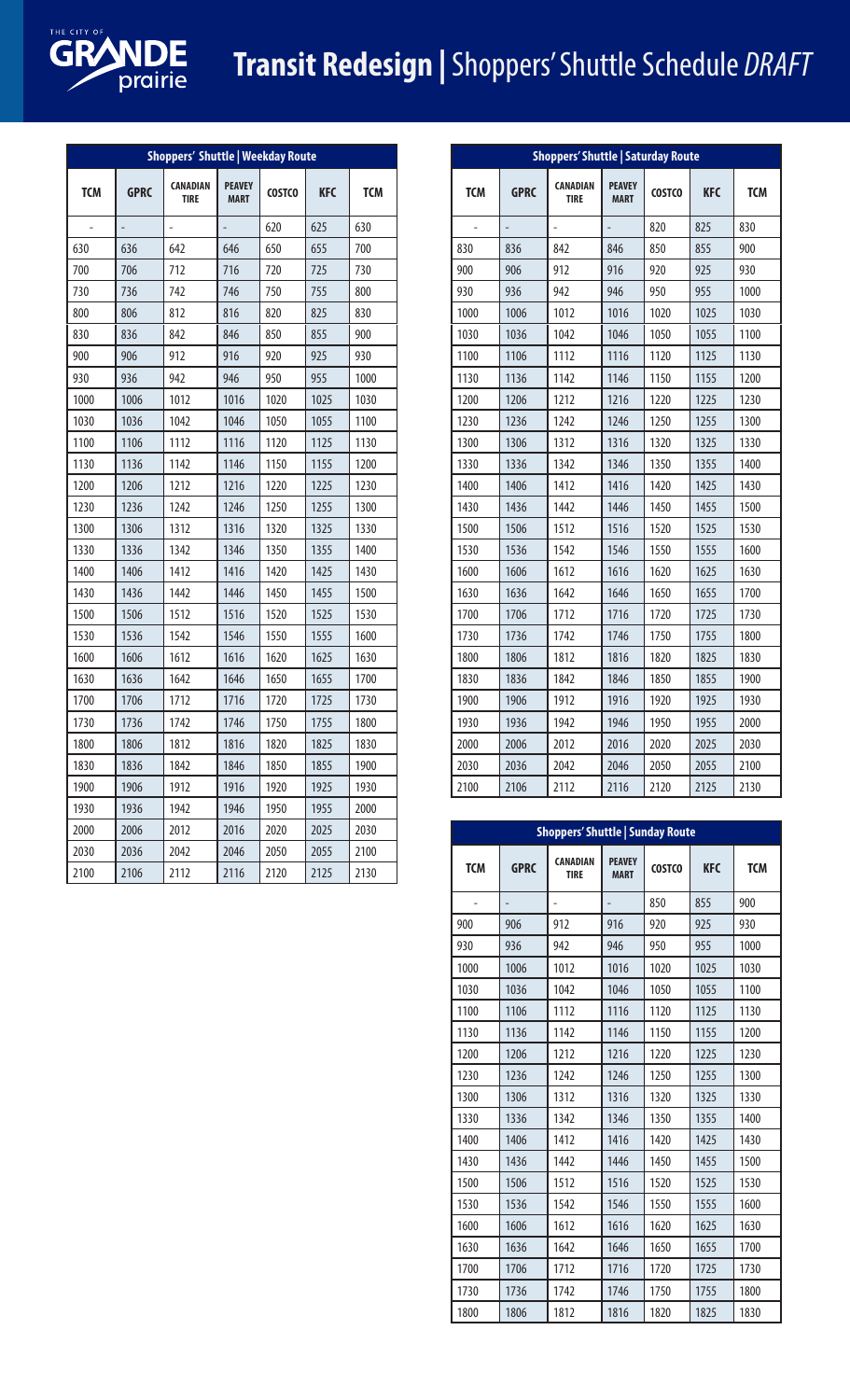

## **Transit Redesign |** Route D Schedule *DRAFT*

|                | Route D   Weekday Route |                          |                    |                     |            |  |  |  |  |
|----------------|-------------------------|--------------------------|--------------------|---------------------|------------|--|--|--|--|
| <b>TCM</b>     | <b>GPRC</b>             | <b>Regional Hospital</b> | 108St & Royal Oaks | <b>Prairie Mall</b> | <b>TCM</b> |  |  |  |  |
| $\overline{a}$ | 606                     | 612                      | 616                | 620                 | 630        |  |  |  |  |
| 700            | 706                     | 712                      | 716                | 720                 | 730        |  |  |  |  |
| 800            | 806                     | 812                      | 816                | 820                 | 830        |  |  |  |  |
| 900            | 906                     | 912                      | 916                | 920                 | 930        |  |  |  |  |
| 1000           | 1006                    | 1012                     | 1016               | 1020                | 1030       |  |  |  |  |
| 1100           | 1106                    | 1112                     | 1116               | 1120                | 1130       |  |  |  |  |
| 1200           | 1206                    | 1212                     | 1216               | 1220                | 1230       |  |  |  |  |
| 1300           | 1306                    | 1312                     | 1316               | 1320                | 1330       |  |  |  |  |
| 1400           | 1406                    | 1412                     | 1416               | 1420                | 1430       |  |  |  |  |
| 1500           | 1506                    | 1512                     | 1516               | 1520                | 1530       |  |  |  |  |
| 1600           | 1606                    | 1612                     | 1616               | 1620                | 1630       |  |  |  |  |
| 1700           | 1706                    | 1712                     | 1716               | 1720                | 1730       |  |  |  |  |
| 1800           | 1806                    | 1812                     | 1816               | 1820                | 1830       |  |  |  |  |
| 1900           | 1906                    | 1912                     | 1916               | 1920                | 1930       |  |  |  |  |
| 2000           | 2006                    | 2012                     | 2016               | 2020                | 2030       |  |  |  |  |
| 2100           | 2106                    | 2112                     | 2116               | 2120                | 2130       |  |  |  |  |

| Route D   Saturday Route |             |                          |                    |                     |            |  |  |  |
|--------------------------|-------------|--------------------------|--------------------|---------------------|------------|--|--|--|
| <b>TCM</b>               | <b>GPRC</b> | <b>Regional Hospital</b> | 108St & Royal Oaks | <b>Prairie Mall</b> | <b>TCM</b> |  |  |  |
| 800                      | 806         | 812                      | 816                | 820                 | 830        |  |  |  |
| 900                      | 906         | 912                      | 916                | 920                 | 930        |  |  |  |
| 1000                     | 1006        | 1012                     | 1016               | 1020                | 1030       |  |  |  |
| 1100                     | 1106        | 1112                     | 1116               | 1120                | 1130       |  |  |  |
| 1200                     | 1206        | 1212                     | 1216               | 1220                | 1230       |  |  |  |
| 1300                     | 1306        | 1312                     | 1316               | 1320                | 1330       |  |  |  |
| 1400                     | 1406        | 1412                     | 1416               | 1420                | 1430       |  |  |  |
| 1500                     | 1506        | 1512                     | 1516               | 1520                | 1530       |  |  |  |
| 1600                     | 1606        | 1612                     | 1616               | 1620                | 1630       |  |  |  |
| 1700                     | 1706        | 1712                     | 1716               | 1720                | 1730       |  |  |  |
| 1800                     | 1806        | 1812                     | 1816               | 1820                | 1830       |  |  |  |
| 1900                     | 1906        | 1912                     | 1916               | 1920                | 1930       |  |  |  |
| 2000                     | 2006        | 2012                     | 2016               | 2020                | 2030       |  |  |  |
| 2100                     | 2106        | 2112                     | 2116               | 2120                | 2130       |  |  |  |

| <b>Route D   Sunday Route</b> |             |                          |                    |                     |            |  |  |  |
|-------------------------------|-------------|--------------------------|--------------------|---------------------|------------|--|--|--|
| <b>TCM</b>                    | <b>GPRC</b> | <b>Regional Hospital</b> | 108St & Royal Oaks | <b>Prairie Mall</b> | <b>TCM</b> |  |  |  |
| 900                           | 906         | 912                      | 916                | 920                 | 930        |  |  |  |
| 1000                          | 1006        | 1012                     | 1016               | 1020                | 1030       |  |  |  |
| 1100                          | 1106        | 1112                     | 1116               | 1120                | 1130       |  |  |  |
| 1200                          | 1206        | 1212                     | 1216               | 1220                | 1230       |  |  |  |
| 1300                          | 1306        | 1312                     | 1316               | 1320                | 1330       |  |  |  |
| 1400                          | 1406        | 1412                     | 1416               | 1420                | 1430       |  |  |  |
| 1500                          | 1506        | 1512                     | 1516               | 1520                | 1530       |  |  |  |
| 1600                          | 1606        | 1612                     | 1616               | 1620                | 1630       |  |  |  |
| 1700                          | 1706        | 1712                     | 1716               | 1720                | 1730       |  |  |  |
| 1800                          | 1806        | 1812                     | 1816               | 1820                | 1830       |  |  |  |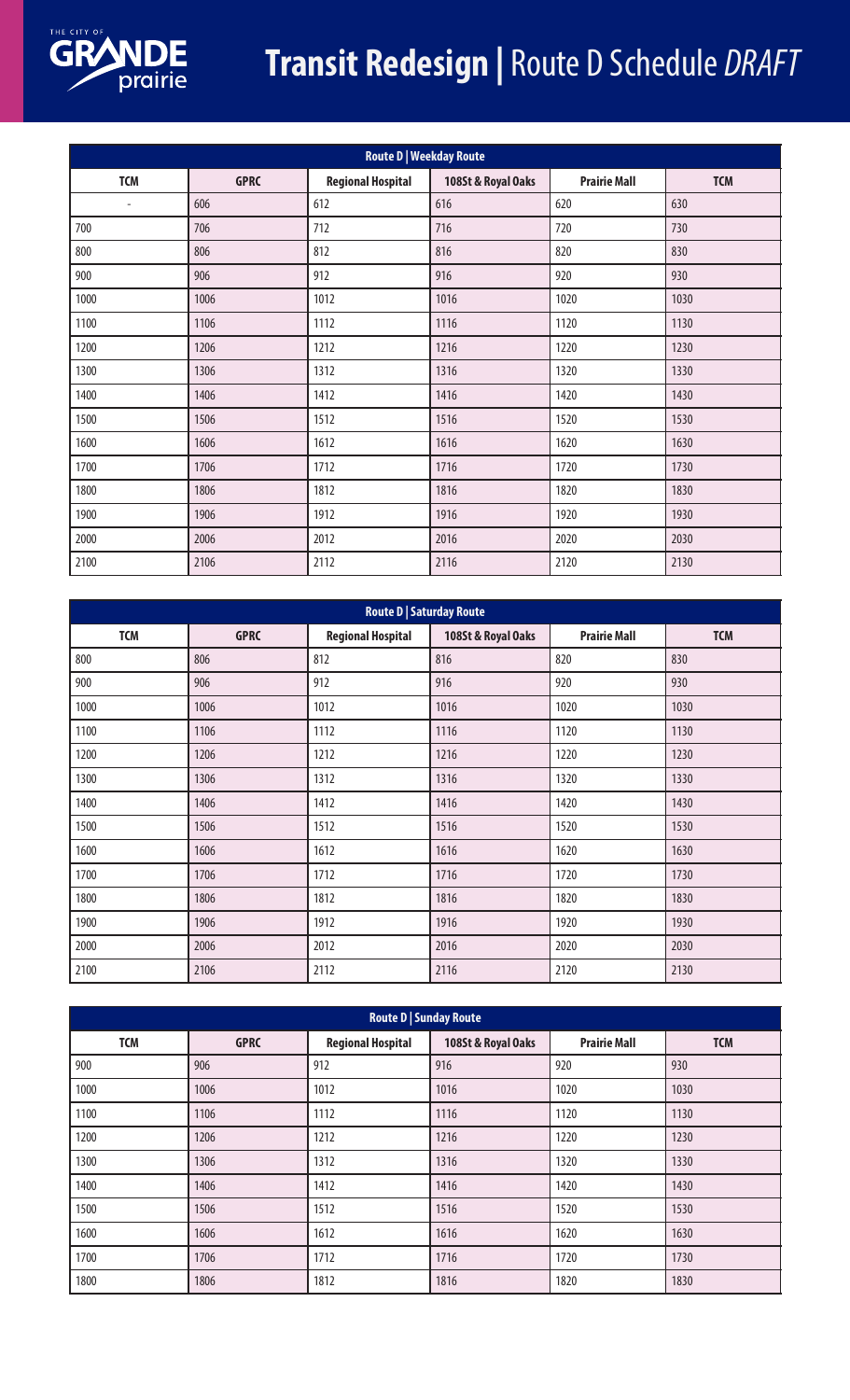

| <b>Route E   Weekday Route</b> |                                       |                 |                    |            |  |
|--------------------------------|---------------------------------------|-----------------|--------------------|------------|--|
| <b>TCM</b>                     | <b>Prairie Rd &amp;</b><br>Poplar Dr. | <b>EASTLINK</b> | 100 St & 84<br>Ave | <b>TCM</b> |  |
| 630                            | 637                                   | 647             | 655                | 700        |  |
| 700                            | 707                                   | 717             | 725                | 730        |  |
| 730                            | 737                                   | 747             | 755                | 800        |  |
| 800                            | 807                                   | 817             | 825                | 830        |  |
| 830                            | 837                                   | 847             | 855                | 900        |  |
| 900                            | 907                                   | 917             | 925                | 930        |  |
| 930                            | 937                                   | 947             | 955                | 1000       |  |
| 1030                           | 1037                                  | 1047            | 1055               | 1100       |  |
| 1130                           | 1137                                  | 1147            | 1155               | 1200       |  |
| 1230                           | 1237                                  | 1247            | 1255               | 1300       |  |
| 1330                           | 1337                                  | 1347            | 1355               | 1400       |  |
| 1430                           | 1437                                  | 1447            | 1455               | 1500       |  |
| 1500                           | 1507                                  | 1517            | 1525               | 1530       |  |
| 1530                           | 1537                                  | 1547            | 1555               | 1600       |  |
| 1600                           | 1607                                  | 1617            | 1625               | 1630       |  |
| 1630                           | 1637                                  | 1647            | 1655               | 1700       |  |
| 1700                           | 1707                                  | 1717            | 1725               | 1730       |  |
| 1630                           | 1737                                  | 1747            | 1755               | 1800       |  |
| 1800                           | 1807                                  | 1817            | 1825               | 1830       |  |
| 1830                           | 1837                                  | 1847            | 1855               | 1900       |  |
| 1900                           | 1907                                  | 1917            | 1925               | 2000       |  |
| 2000                           | 2007                                  | 2017            | 2025               | 2100       |  |
| 2100                           | 2107                                  | 2117            | 2125               | 2200       |  |

| Route E   Saturday Route |                                       |                 |                    |            |
|--------------------------|---------------------------------------|-----------------|--------------------|------------|
| <b>TCM</b>               | <b>Prairie Rd &amp;</b><br>Poplar Dr. | <b>EASTLINK</b> | 100 St & 84<br>Ave | <b>TCM</b> |
| 830                      | 837                                   | 847             | 855                | 900        |
| 930                      | 937                                   | 947             | 955                | 1000       |
| 1030                     | 1037                                  | 1047            | 1055               | 1100       |
| 1130                     | 1137                                  | 1147            | 1155               | 1200       |
| 1230                     | 1237                                  | 1247            | 1255               | 1300       |
| 1330                     | 1337                                  | 1347            | 1355               | 1400       |
| 1430                     | 1437                                  | 1447            | 1455               | 1500       |
| 1530                     | 1537                                  | 1547            | 1555               | 1600       |
| 1630                     | 1637                                  | 1647            | 1655               | 1700       |
| 1730                     | 1737                                  | 1747            | 1755               | 1800       |
| 1830                     | 1837                                  | 1847            | 1855               | 1900       |
| 1930                     | 1937                                  | 1947            | 1955               | 2000       |
| 2030                     | 2037                                  | 2047            | 2055               | 2100       |
| 2130                     | 2137                                  | 2147            | 2155               | 2200       |

| <b>Route E   Sunday Route</b> |                                       |                 |                    |            |
|-------------------------------|---------------------------------------|-----------------|--------------------|------------|
| <b>TCM</b>                    | <b>Prairie Rd &amp;</b><br>Poplar Dr. | <b>EASTLINK</b> | 100 St & 84<br>Ave | <b>TCM</b> |
| 930                           | 937                                   | 947             | 955                | 1000       |
| 1030                          | 1037                                  | 1047            | 1055               | 1100       |
| 1130                          | 1137                                  | 1147            | 1155               | 1200       |
| 1230                          | 1237                                  | 1247            | 1255               | 1300       |
| 1330                          | 1337                                  | 1347            | 1355               | 1400       |
| 1430                          | 1437                                  | 1447            | 1455               | 1500       |
| 1530                          | 1537                                  | 1547            | 1555               | 1600       |
| 1630                          | 1637                                  | 1647            | 1655               | 1700       |
| 1730                          | 1737                                  | 1747            | 1755               | 1800       |
| 1830                          | 1837                                  | 1847            | 1855               | 1900       |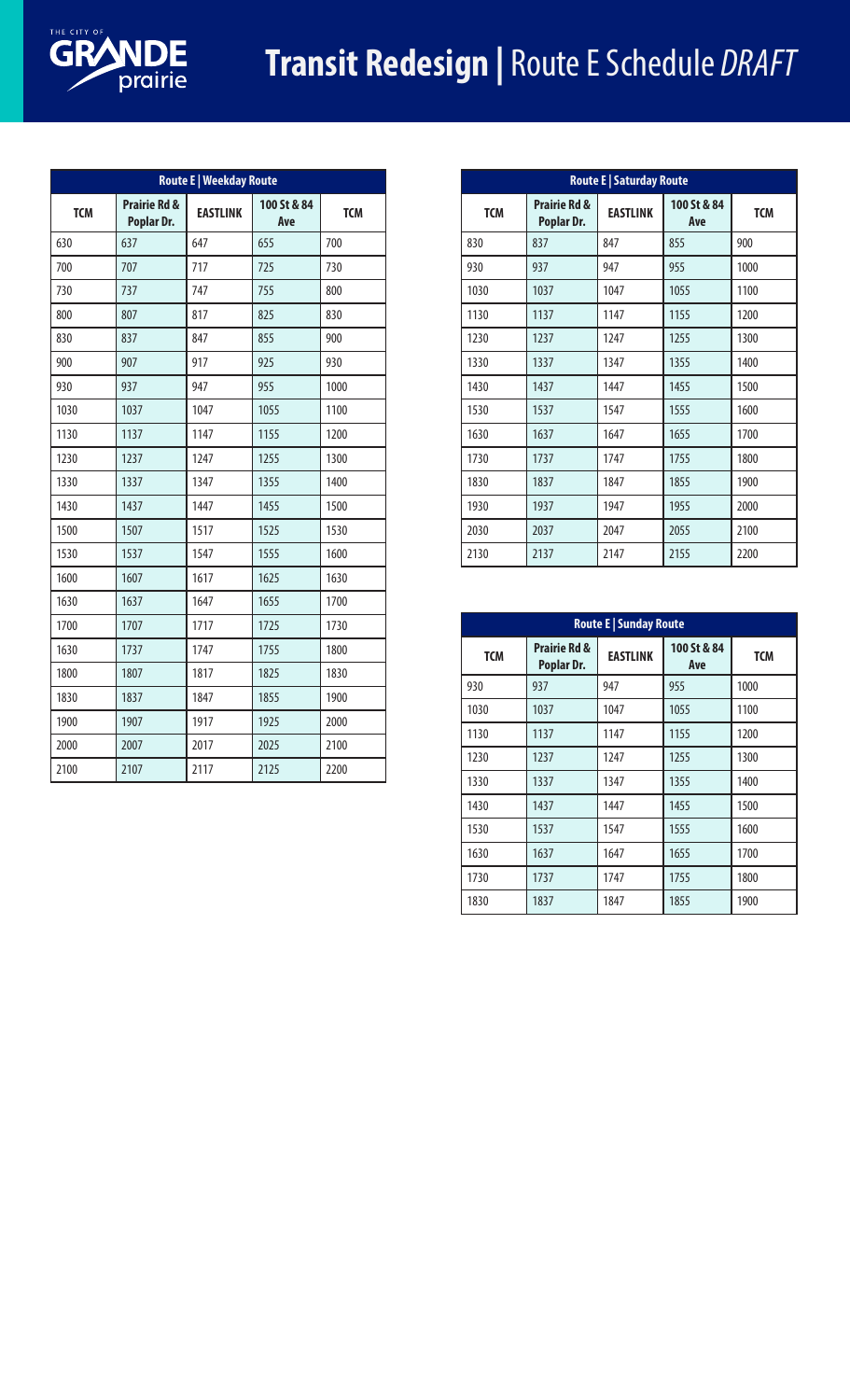

| <b>Route F   Weekday Route</b> |                     |                                    |                            |            |
|--------------------------------|---------------------|------------------------------------|----------------------------|------------|
| <b>TCM</b>                     | <b>Prairie Mall</b> | <b>Lakeland</b><br>Dr & 123<br>Ave | 93A St &<br><b>108 Ave</b> | <b>TCM</b> |
| 630                            | 638                 | 642                                | 652                        | 700        |
| 730                            | 738                 | 742                                | 752                        | 800        |
| 830                            | 838                 | 842                                | 852                        | 900        |
| 930                            | 938                 | 942                                | 952                        | 1000       |
| 1030                           | 1038                | 1042                               | 1052                       | 1100       |
| 1130                           | 1138                | 1142                               | 1152                       | 1200       |
| 1230                           | 1238                | 1242                               | 1252                       | 1300       |
| 1330                           | 1338                | 1342                               | 1352                       | 1400       |
| 1430                           | 1438                | 1442                               | 1452                       | 1500       |
| 1530                           | 1538                | 1542                               | 1552                       | 1600       |
| 1630                           | 1638                | 1642                               | 1652                       | 1700       |
| 1730                           | 1738                | 1742                               | 1752                       | 1800       |
| 1830                           | 1838                | 1842                               | 1852                       | 1900       |
| 1930                           | 1938                | 1942                               | 1952                       | 2000       |
| 2030                           | 2038                | 2042                               | 2052                       | 2100       |
| 2100                           | 2107                | 2117                               | 2125                       | 2200       |

| <b>Route F   Saturday Route</b> |                     |                                    |                            |            |
|---------------------------------|---------------------|------------------------------------|----------------------------|------------|
| <b>TCM</b>                      | <b>Prairie Mall</b> | <b>Lakeland</b><br>Dr & 123<br>Ave | 93A St &<br><b>108 Ave</b> | <b>TCM</b> |
| 830                             | 838                 | 842                                | 852                        | 900        |
| 930                             | 938                 | 942                                | 952                        | 1000       |
| 1030                            | 1038                | 1042                               | 1052                       | 1100       |
| 1130                            | 1138                | 1142                               | 1152                       | 1200       |
| 1230                            | 1238                | 1242                               | 1252                       | 1300       |
| 1330                            | 1338                | 1342                               | 1352                       | 1400       |
| 1430                            | 1438                | 1442                               | 1452                       | 1500       |
| 1530                            | 1538                | 1542                               | 1552                       | 1600       |
| 1630                            | 1638                | 1642                               | 1652                       | 1700       |
| 1730                            | 1738                | 1742                               | 1752                       | 1800       |
| 1830                            | 1838                | 1842                               | 1852                       | 1900       |
| 1930                            | 1938                | 1942                               | 1952                       | 2000       |
| 2030                            | 2038                | 2042                               | 2052                       | 2100       |

| <b>Route F   Sunday Route</b> |                     |                                    |                            |      |
|-------------------------------|---------------------|------------------------------------|----------------------------|------|
| <b>TCM</b>                    | <b>Prairie Mall</b> | <b>Lakeland</b><br>Dr & 123<br>Ave | 93A St &<br><b>108 Ave</b> | TCM  |
|                               |                     | 842                                | 852                        | 900  |
| 930                           | 938                 | 942                                | 952                        | 1000 |
| 1030                          | 1038                | 1042                               | 1052                       | 1100 |
| 1130                          | 1138                | 1142                               | 1152                       | 1200 |
| 1230                          | 1238                | 1242                               | 1252                       | 1300 |
| 1330                          | 1338                | 1342                               | 1352                       | 1400 |
| 1430                          | 1438                | 1442                               | 1452                       | 1500 |
| 1530                          | 1538                | 1542                               | 1552                       | 1600 |
| 1630                          | 1638                | 1642                               | 1652                       | 1700 |
| 1730                          | 1738                | 1742                               | 1752                       | 1800 |
| 1830                          | 1838                | 1842                               | 1852                       | 1900 |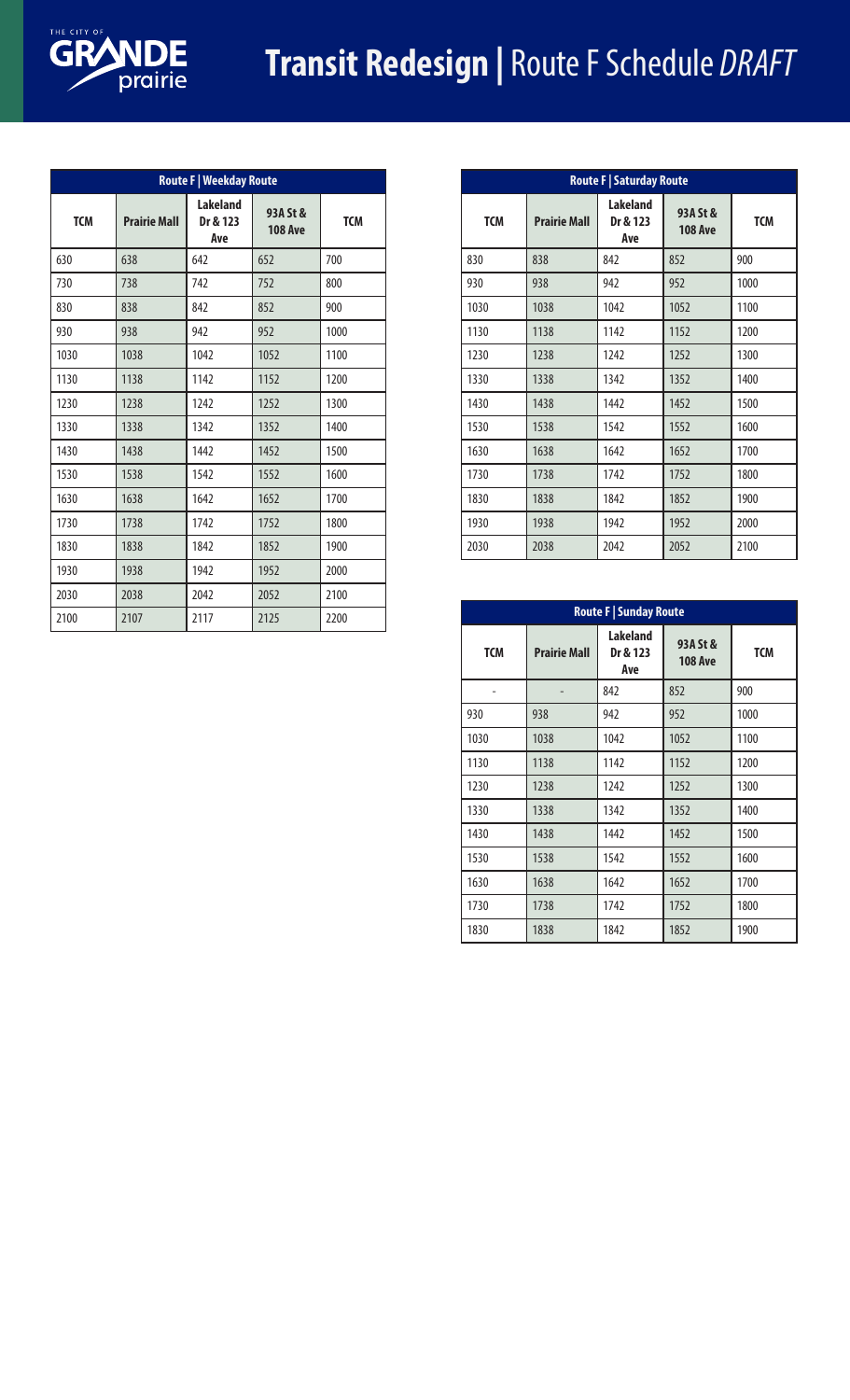

## **Transit Redesign |** Route G Schedule *DRAFT*

| Route G   Weekday Route |                                  |                    |                     |            |  |
|-------------------------|----------------------------------|--------------------|---------------------|------------|--|
| <b>TCM</b>              | <b>Willow Dr &amp;</b><br>84 Ave | 111 Ave &<br>92 St | <b>Prairie Mall</b> | <b>TCM</b> |  |
| 600                     | 607                              | 616                | 623                 | 630        |  |
| 630                     | 637                              | 646                | 653                 | 700        |  |
| 700                     | 707                              | 716                | 723                 | 730        |  |
| 730                     | 737                              | 746                | 753                 | 800        |  |
| 800                     | 807                              | 816                | 823                 | 830        |  |
| 830                     | 837                              | 846                | 853                 | 900        |  |
| 930                     | 937                              | 946                | 953                 | 1000       |  |
| 1030                    | 1037                             | 1046               | 1053                | 1100       |  |
| 1130                    | 1137                             | 1146               | 1153                | 1200       |  |
| 1230                    | 1237                             | 1246               | 1253                | 1300       |  |
| 1330                    | 1337                             | 1346               | 1353                | 1400       |  |
| 1430                    | 1437                             | 1446               | 1453                | 1500       |  |
| 1500                    | 1507                             | 1516               | 1523                | 1530       |  |
| 1530                    | 1537                             | 1546               | 1553                | 1600       |  |
| 1600                    | 1607                             | 1616               | 1623                | 1630       |  |
| 1630                    | 1637                             | 1646               | 1653                | 1700       |  |
| 1700                    | 1707                             | 1716               | 1723                | 1730       |  |
| 1730                    | 1737                             | 1746               | 1753                | 1800       |  |
| 1830                    | 1837                             | 1846               | 1853                | 1900       |  |
| 1930                    | 1937                             | 1946               | 1953                | 2000       |  |
| 2030                    | 2037                             | 2046               | 2053                | 2100       |  |

| Route G   Saturday Route |                                  |                    |                     |            |
|--------------------------|----------------------------------|--------------------|---------------------|------------|
| <b>TCM</b>               | <b>Willow Dr &amp;</b><br>84 Ave | 111 Ave &<br>92 St | <b>Prairie Mall</b> | <b>TCM</b> |
| 830                      | 838                              | 842                | 852                 | 900        |
| 930                      | 938                              | 942                | 952                 | 1000       |
| 1030                     | 1038                             | 1042               | 1052                | 1100       |
| 1130                     | 1138                             | 1142               | 1152                | 1200       |
| 1230                     | 1238                             | 1242               | 1252                | 1300       |
| 1330                     | 1338                             | 1342               | 1352                | 1400       |
| 1430                     | 1438                             | 1442               | 1452                | 1500       |
| 1530                     | 1538                             | 1542               | 1552                | 1600       |
| 1630                     | 1638                             | 1642               | 1652                | 1700       |
| 1730                     | 1738                             | 1742               | 1752                | 1800       |
| 1830                     | 1838                             | 1842               | 1852                | 1900       |
| 1930                     | 1938                             | 1942               | 1952                | 2000       |
| 2030                     | 2038                             | 2042               | 2052                | 2100       |

| Route G   Sunday Route |                                  |                    |                     |            |
|------------------------|----------------------------------|--------------------|---------------------|------------|
| <b>TCM</b>             | <b>Willow Dr &amp;</b><br>84 Ave | 111 Ave &<br>92 St | <b>Prairie Mall</b> | <b>TCM</b> |
|                        |                                  | 842                | 852                 | 900        |
| 930                    | 938                              | 942                | 952                 | 1000       |
| 1030                   | 1038                             | 1042               | 1052                | 1100       |
| 1130                   | 1138                             | 1142               | 1152                | 1200       |
| 1230                   | 1238                             | 1242               | 1252                | 1300       |
| 1330                   | 1338                             | 1342               | 1352                | 1400       |
| 1430                   | 1438                             | 1442               | 1452                | 1500       |
| 1530                   | 1538                             | 1542               | 1552                | 1600       |
| 1630                   | 1638                             | 1642               | 1652                | 1700       |
| 1730                   | 1738                             | 1742               | 1752                | 1800       |
| 1830                   | 1838                             | 1842               | 1852                | 1900       |